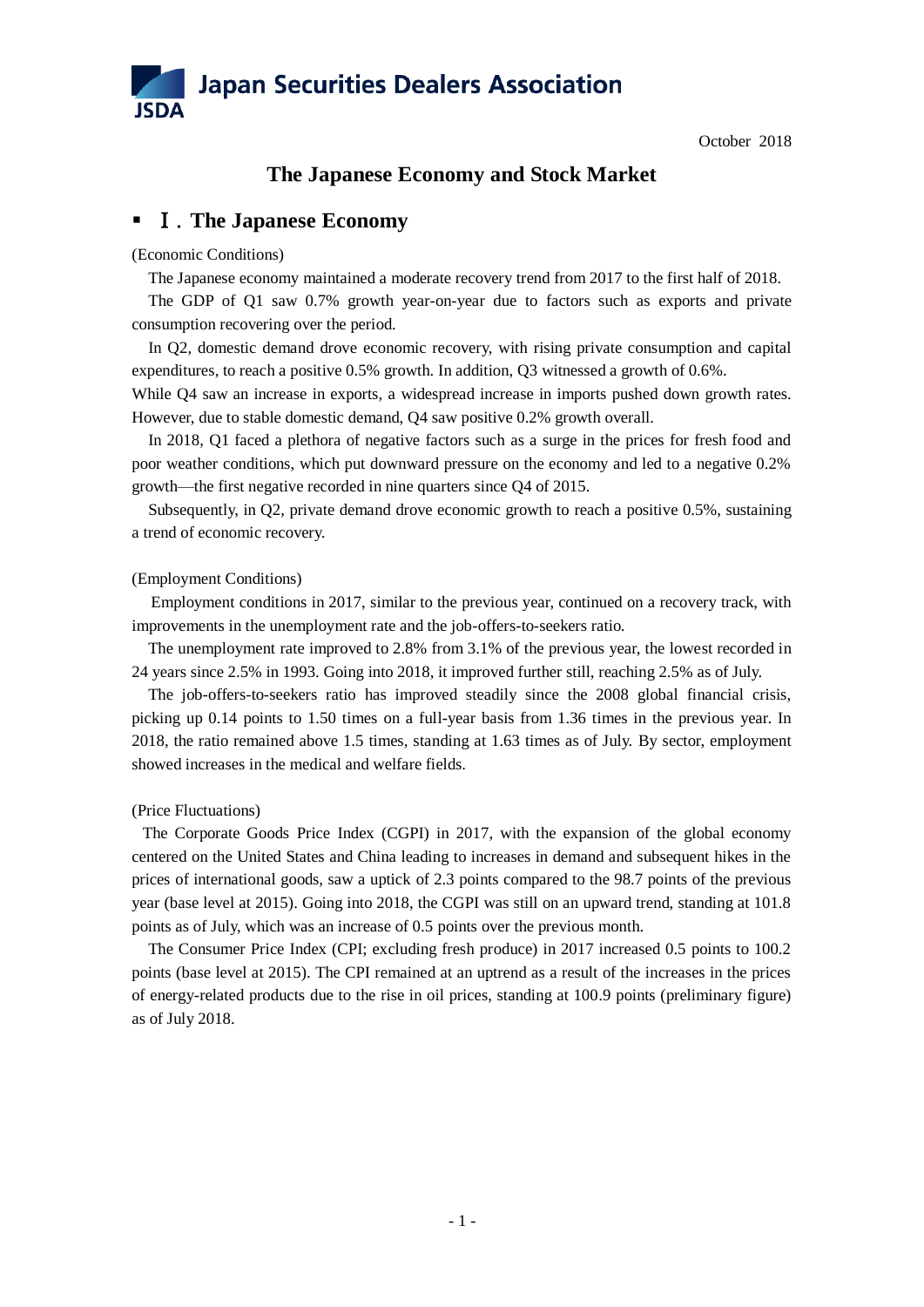# *<Figure 1> Major Economic Indicators*

*Change from the previous period (Quarterly is seasonally adjusted)*

| (Major Economic Indicators)        |                     |                                       |       |        |        |         |         | $($ %) |        |        |
|------------------------------------|---------------------|---------------------------------------|-------|--------|--------|---------|---------|--------|--------|--------|
|                                    |                     |                                       |       | 2017   |        |         | 2018    |        | CY2016 | CY2017 |
|                                    |                     |                                       | $1-3$ | $4-6$  | $7-9$  | $10-12$ | $1 - 3$ | $4-6$  |        |        |
|                                    |                     | GDP (Expenditure Approach)            | 0.7   | 0.5    | 0.6    | 0.2     | $-0.2$  | 0.5    | 1.0    | 1.7    |
|                                    | Private Consumption |                                       | 0.5   | 0.8    | $-0.7$ | 0.3     | $-0.2$  | 0.7    | 0.1    | 1.0    |
|                                    |                     | Consumption of Households             | 0.5   | 0.8    | $-0.7$ | 0.3     | $-0.2$  | 0.7    | $-0.1$ | 1.0    |
|                                    |                     | Excluding Imputed<br>Rent             | 0.6   | 0.9    | $-0.9$ | 0.3     | $-0.3$  | 0.8    | $-0.4$ | 0.9    |
|                                    |                     | <b>Private Residential Investment</b> | 0.8   | 1.3    | $-1.3$ | $-3.0$  | $-2.3$  | $-2.7$ | 5.7    | 2.7    |
| Private Non-Residential Investment |                     | 0.6                                   | 0.5   | 1.2    | 0.8    | 0.5     | 1.3     | 0.6    | 2.9    |        |
| Government Consumption             |                     | 0.3                                   | 0.4   | 0.1    | 0.1    | 0.0     | 0.2     | 1.3    | 0.4    |        |
| Public Investment                  |                     | $-0.2$                                | 5.4   | $-2.9$ | $-0.6$ | $-0.4$  | $-0.1$  | $-0.1$ | 1.2    |        |
| <b>Exports</b>                     |                     | 1.9                                   | 0.2   | 2.1    | 2.1    | 0.6     | 0.2     | 1.7    | 6.7    |        |
| Imports                            |                     |                                       | 1.4   | 1.9    | $-1.5$ | 3.3     | 0.2     | 1.0    | $-1.6$ | 3.4    |

(Note) Data released on August 10, 2018

(Source) Cabinet Office

### *<Figure 2> Employment Conditions*

|                                     | 2017 |       |       | 2018                            |         | CY2016    | CY2017                 |      |
|-------------------------------------|------|-------|-------|---------------------------------|---------|-----------|------------------------|------|
|                                     | 1-3  | $4-6$ | $7-9$ | $10-12$                         | $1 - 3$ | 4-6       |                        |      |
| Unemployment rate $(\%)$            | 2.9  | 2.9   | 2.8   | $\gamma$ $\tau$<br><u>، ، ،</u> | 2.5     | $2\Delta$ | 2 <sub>1</sub><br>3. l | 2.8  |
| Job-offers to seekers ratio (times) | 1.44 | .49   | 52    | 57                              | .59     | .60       | 1.36                   | 1.50 |

(Note) Data is seasonally adjusted

(Source) Ministry of Internal Affairs and Communications; Ministry of Health, Labour and Welfare

### *<Figure 3> Price Trends*

(Corporate Goods Price and Consumer Price)

|                                  | 2017  |         |       | 2018  | CY2016 | CY2017 |         |        |       |
|----------------------------------|-------|---------|-------|-------|--------|--------|---------|--------|-------|
|                                  |       | $1 - 3$ | $4-6$ | $7-9$ | 10-12  | 1-3    | $4 - 6$ |        |       |
|                                  | Index | 98.0    | 98.4  | 98.8  | 99.7   | 100.3  | 101.0   | 96.5   | 98.7  |
| Corporate Goods Price            | YoY   | 1.0     | 2.1   | 2.9   | 3.4    | 2.5    | 2.6     | $-3.5$ | 2.3   |
| <b>Consumer Price</b>            | Index | 100.0   | 100.0 | 100.2 | 100.5  | 100.8  | 100.8   | 99.7   | 100.2 |
| (excluding fresh produce)<br>YoY |       | 0.2     | 0.4   | 0.6   | 0.9    | 0.9    | 0.7     | $-0.3$ | 0.5   |

(Source) Ministry of Internal Affairs and Communications, Bank of Japan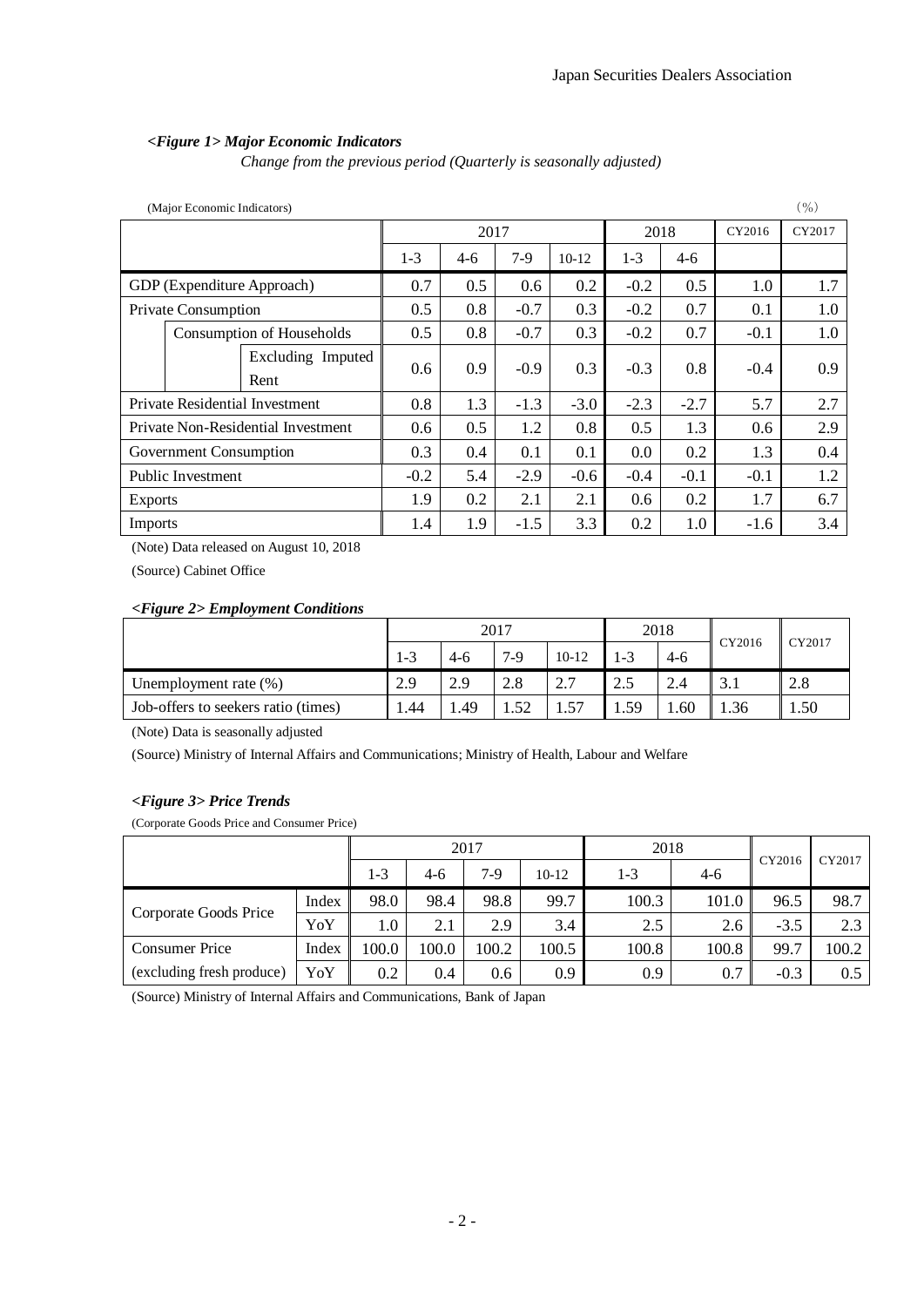# Ⅱ.**Financial Assets of Households**

The financial assets of households at the end of 2017 rose about ¥44.4 trillion (US\$1,309.7 billion) (+2.5%) year on year to ¥1,829.0 trillion (US\$17,215.7 billion), making it the highest figure recorded. Increases in household asset valuations as a result of rises in stock prices pushed up household assets.

Looking into the components, shares and other equities increased about 11.7% year on year to ¥198.7 trillion (US\$1,870.3 billion), while investment trust beneficiary certificates rose about 1.4% to ¥73.2 trillion (US\$689.0 billion). Meanwhile, cash and deposits were up about 2.3% to ¥960.5 trillion (US\$9,040.9 billion), a record year-end high for three successive years.

With respect to the composition ratio, cash and deposits, which had reached a record high as mentioned above, fell 0.1 percentage points year on year to 52.5% of total financial assets of households, which continued to be high, as in the previous year. On the other hand, stocks and other equities increased composition ratios, up 0.9 points to 10.9%.

|                                     | FY2015     | FY2016     | FY2017(E)   | FY2017 (E)<br>(Amount in<br>$\angle$ trillion<br>(US\$ billion)) |
|-------------------------------------|------------|------------|-------------|------------------------------------------------------------------|
| Financial Assets of Households      | 1,751.80   | 1,784.50   | 1,829.00    | 1,829.00                                                         |
| (Amount in $\frac{1}{2}$ trillion   | (15,546.7) | (15,906.1) | (17, 215.7) | (17,215.7)                                                       |
| (US\$ billion))                     |            |            |             |                                                                  |
| Cash and deposits                   | 52.4%      | 52.6%      | 52.5%       | 960.5                                                            |
|                                     |            |            |             | (9,040.9)                                                        |
| Debt securities                     | 1.4%       | 1.4%       | 1.3%        | 23.2                                                             |
|                                     |            |            |             | (218.4)                                                          |
| Shares & Other Equities             | 9.6%       | 10.0%      | 10.9%       | 198.7                                                            |
|                                     |            |            |             | (1,870.3)                                                        |
| Investment trust beneficiary        | 4.2%       | 4.0%       | 4.0%        | 73.2                                                             |
| certificates                        |            |            |             | (689.0)                                                          |
| Insurance, pension and standardized | 29.6%      | 29.1%      | 28.5%       | 522                                                              |
| guarantees                          |            |            |             | (4,913.4)                                                        |
| Others                              | 2.8%       | 2.9%       | 2.8%        | 51.2                                                             |
|                                     |            |            |             | (481.9)                                                          |

*<Figure 4> The Composition of Financial Assets of Households*

(Notes)

- 1. Data released on June 27, 2018
- 2. Currency exchange rates are based on the fiscal year-end figures released by Mitsubishi UFJ Research & Consulting

(Source) Bank of Japan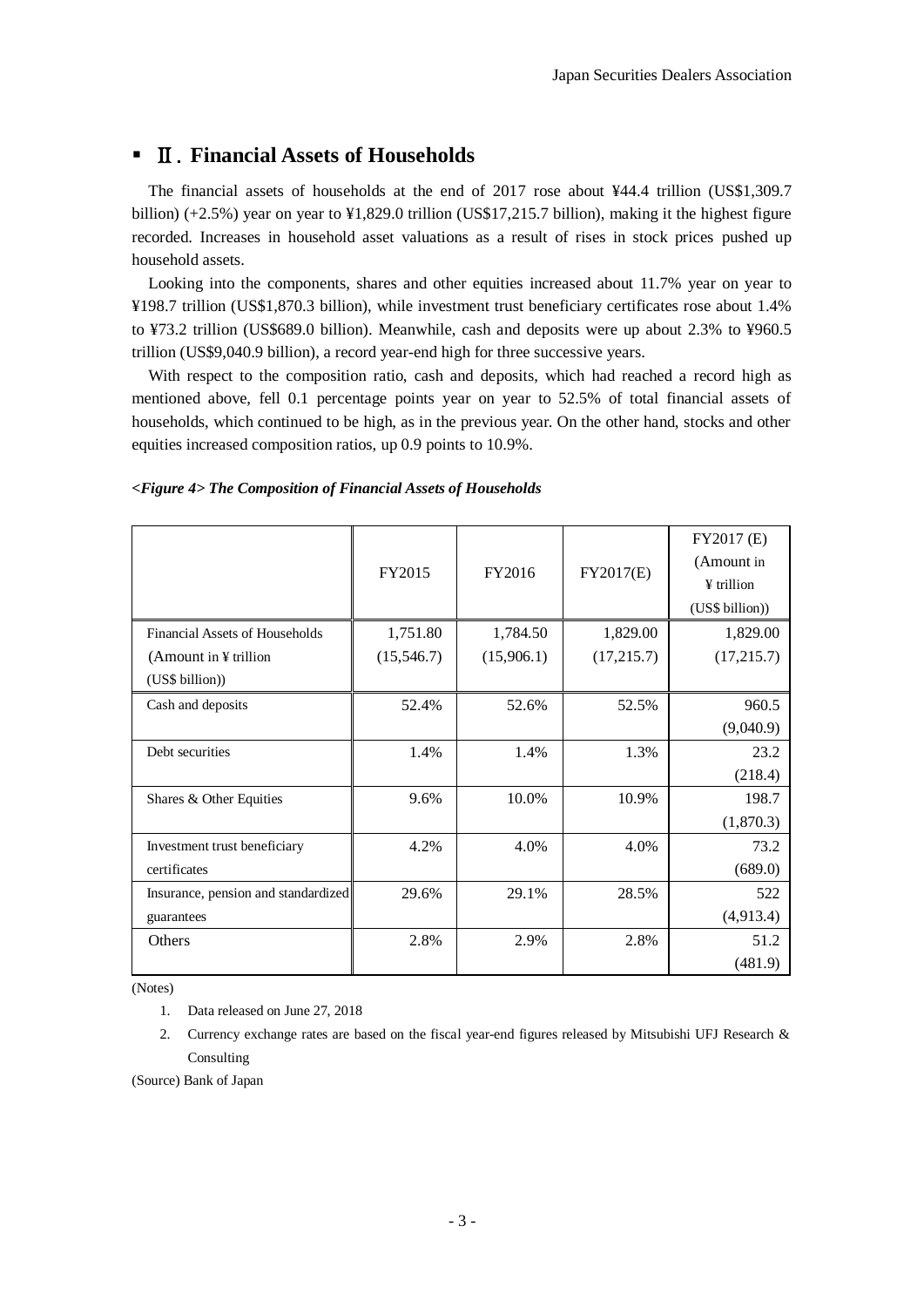# Ⅲ.**Equities**

### (1) Primary Market

 The number of newly-listed companies on the Tokyo Stock Exchange in 2017 was 103, an increase of seven companies from that of the previous year. As of the end of July 2018, the number of new listings stood at 57, up nine from the previous year. By industry category, as with the previous year, the service and information & communications industry comprised the top two sectors, making up about half of the total, while retail and wholesale businesses also stood out. By business theme, the following businesses were noteworthy: 1) businesses focusing on human resources-related services amid a backdrop of work-style reform and responding to employment needs; 2) venture businesses attracting attention for their use of next-generation technologies; and 3) businesses undertaking a diverse range of services related to nursing and care, reflecting the background of an aging society.

 The capital raised through public offerings of shares by listed companies nationwide in 2017 increased 64.5 from the previous year to ¥424.7 billion. The first seven months of 2018 (January to July) saw ¥276.8 billion in capital raised, a 6% increase compared to that of the previous year.

 The capital raised through public offerings of shares by newly listed companies in 2017 declined 52.5% to ¥90.4 billion. The first seven months of 2018 (January to July) saw capital of ¥124.8 billion, more than three times the figure of the previous year. Notable fundraising from 2017 to the first half of 2018 included SG Holdings Co. Ltd., which holds a major home delivery company Sagawa Express as a subsidiary, listed on TSE First Section on December 13, 2017, with a market capitalization at the closing price on the TSE of ¥610.2 billion. Also notable was Mercari, a company running a free-market application, which was listed on TSE Mothers on June 19, 2018, with a market capitalization at the closing price of the TSE of ¥717.2 billion.

|                                         | 2015     | 2016     | 2017     |
|-----------------------------------------|----------|----------|----------|
| No. of Listed Companies                 | 3,502    | 3,533    | 3,596    |
| Newly Listed Companies                  | 110      | 96       | 103      |
| Market Capitalization (¥ billion)       | 589,788  | 579,596  | 700,982  |
| Trading Volume (million shares)         | 709,718  | 665,769  | 587,729  |
| Average Daily Trading Volume            | 2,908    | 2,717    | 2.379    |
| (million shares)                        |          |          |          |
| Trading Value (¥ billion)               | 745,955  | 691,102  | 741,315  |
| Average Daily Trading Value (¥ billion) | 3,057    | 2,820    | 3,001    |
| <b>TOPIX</b> (Note)                     | 1.547.30 | 1,518.61 | 1,817.56 |

*<Figure 5> Main Stock Indexes (TSE1, TSE2, Mothers, JASDAQ, TOKYOPRO)*

(Note) As of year-end

(Source) *Monthly Statistics Report* by the Japan Exchange Group

#### (2) Secondary Market

 An overview of the 2017 stock market shows downward pressure on prices up until September, due to a confluence of factors such as concerns over the protectionism of the US administration, uncertainties of the French presidential elections, as well as the rise of geopolitical risks surrounding North Korea. However, in mid-September, stock prices went up, due to the dissolution of the House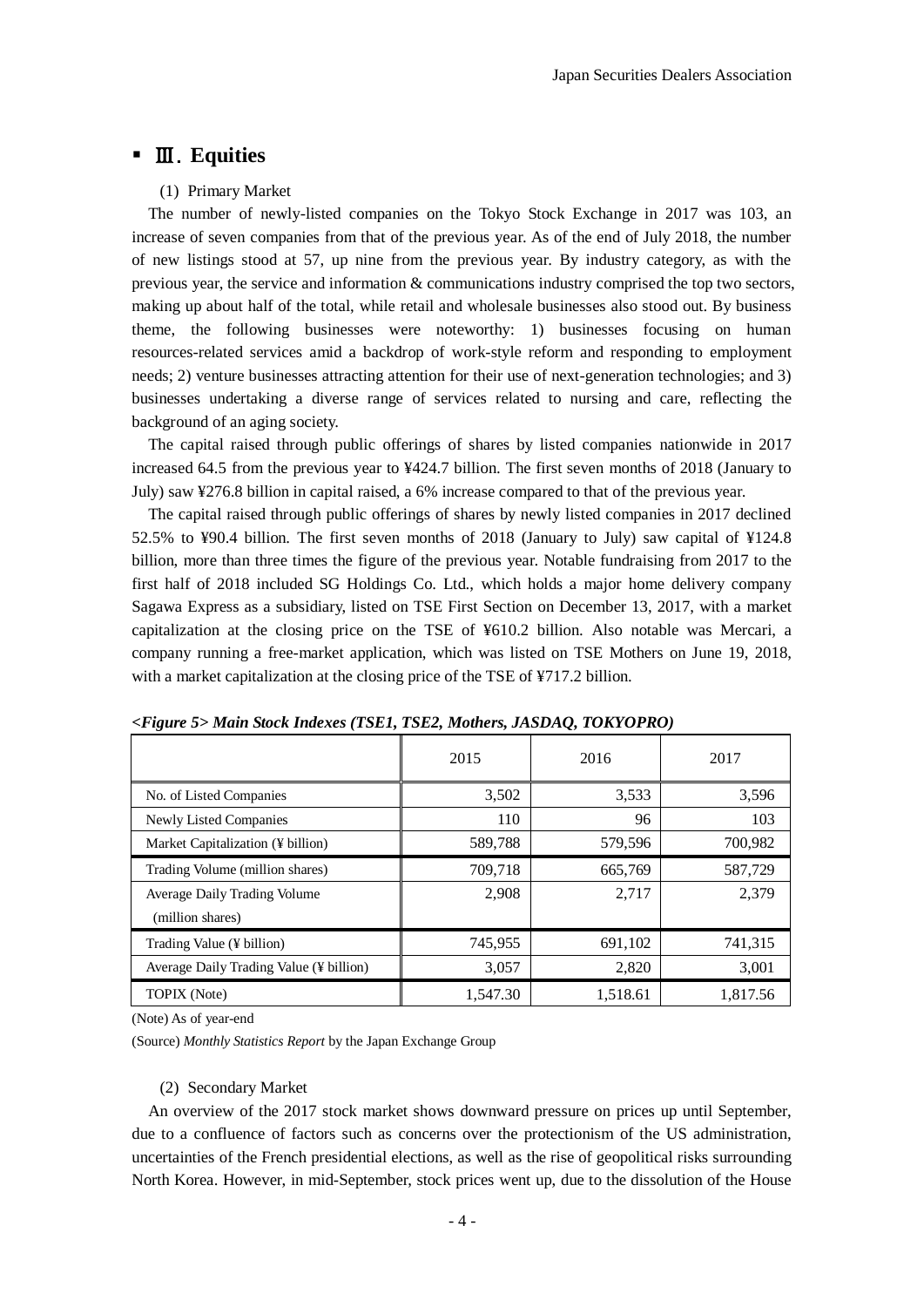of Representatives and general election, and by October, the Nikkei 225 Stock Average saw increases for 16 continuous days, the longest continuous increase in history. The rise in stock prices continued to gain momentum, and by November, the Nikkei rose again to a level exceeding the highest level since January 1992. After that, however, the adjustment continued, conscious of the ceiling of ¥23,000.

 Q1 FY2017 saw stock prices on a downward trend, due to risk aversion in response to factors such as concerns over the protectionism of the US administration and French presidential elections, and at the end of the fiscal 2016 on March 31, the Nikkei 225 stood at ¥18,909.

 Q2 FY2017 started with the lowest prices at the beginning of the fiscal year in April. However, afterwards, due to the results of the French presidential elections leading to a decline in risk averse attitudes, in May, stock prices turned to an upward trend. In late June, stock prices recovered to the ¥20,000 level against the backdrop of strong corporate performance, and trades closed at ¥20,033.

 Q3 FY2017 saw downward pressure on prices from July to early September, due to developments such as the decline in approval ratings for the Abe administration, geopolitical risks from North Korea, and appreciation of the yen. However, anticipation of the dissolution of the House of Representatives and general election for the middle of September led to a rise in stock prices, and trades closed at ¥20,356.

 Q4 FY2017 saw a continued rise in stock prices. In October, the Nikkei rose to ¥22,000, the highest level since 1996, or about 21 years. Furthermore, stock prices continued to rise from October 2 to October 24, for 16 consecutive days, the longest continuous increase in history. Additionally, as a result of the elections for the House of Representatives, the rise in stock prices gained momentum, and by November, the Nikkei rose again to a level exceeding the highest record set in June 1996 after the collapse of the bubble economy, reaching the highest level since January 1992. After that, the adjustment continued, conscious of the ceiling of ¥23,000, and by the end of 2017, trades closed at ¥22,764, a ¥3,650 increase from the end of 2016.

 Q1 FY2018 saw stock prices rising at the beginning of the year, similar to the pattern of the previous year, and on January 23, stock prices recovered to the ¥24,000 levels, a first in 26 years. However, due to the appreciation of the yen, the following day, January 24, saw stock prices changing course to a downward trend. Going into February, appreciation of the yen and hikes in the long-term interest rates of the United States weakened stock prices, and in March, the concerns of trade disputes between China and the US led stock prices to fall further, with trades closing at ¥21,454.

 Q2 FY2018 witnessed an amelioration of trade disputes between the US and China in April, leading to stable stock prices. However, in May, due to the changes in circumstances surrounding the North Korea-United States summit and financial unrest in Italy, a downturn in prices was noticeable. Following the strong stock performance in the US, prices were on an uptrend until mid-June, but by the latter half of June, growth was sluggish due to resurgence of US-China trade tensions, ending the quarter at ¥22,304.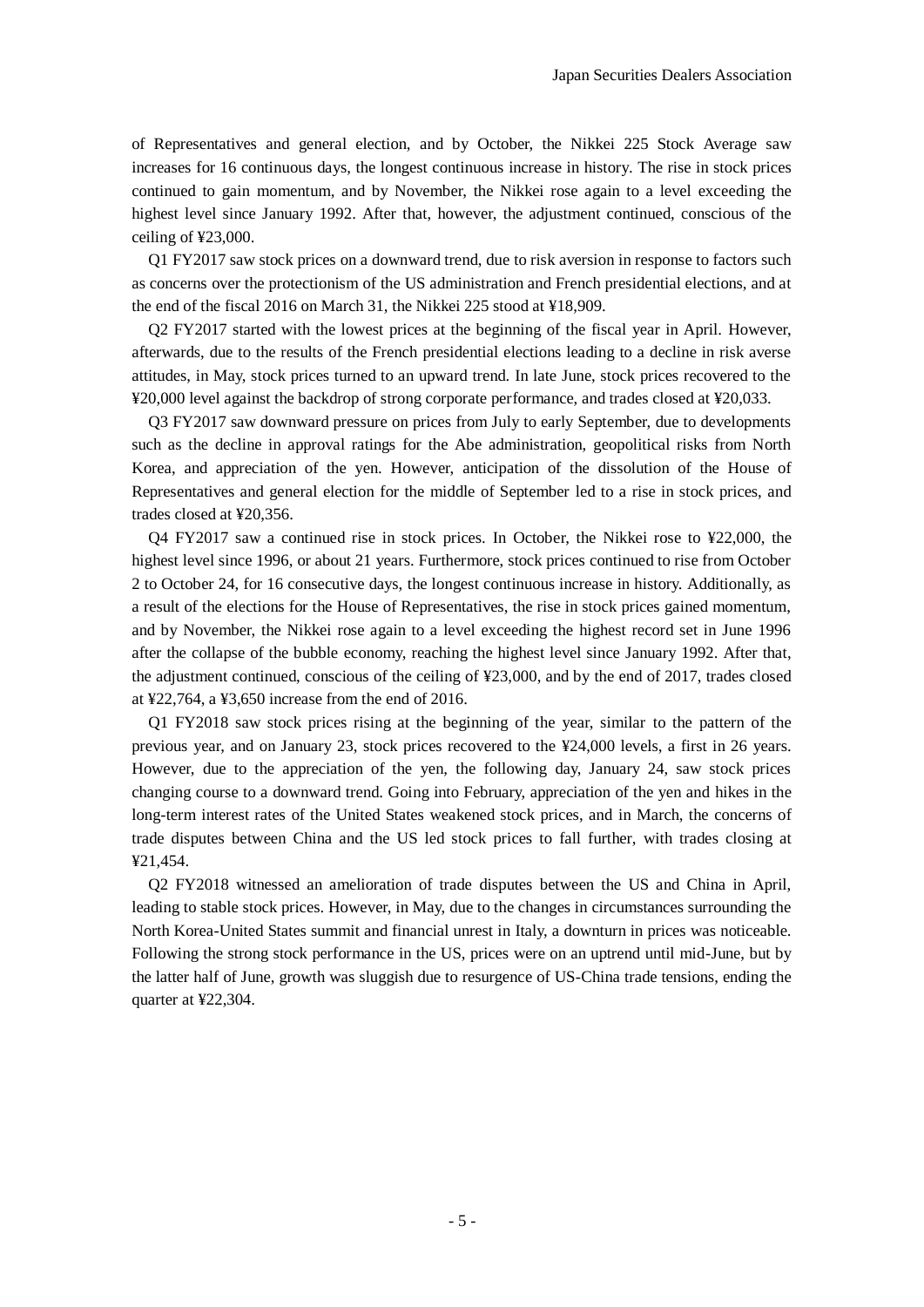

*<Figure 6> The Nikkei 225 and the Foreign Exchange Rate* 

(Source) Bloomberg

|                                    | Market share |       |       | Selling on balance $(-)/$ Buying on balance $(+)$ |             |          |  |  |
|------------------------------------|--------------|-------|-------|---------------------------------------------------|-------------|----------|--|--|
|                                    |              |       |       |                                                   | (¥ billion) |          |  |  |
|                                    | 2015         | 2016  | 2017  | 2015                                              | 2016        | 2017     |  |  |
| Securities company<br>self-dealing | 13.8%        | 15.2% | 15.5% | 1,558                                             | 2,412       | 6,032    |  |  |
| Individual                         | 23.2%        | 20.6% | 21.9% | $-4,999$                                          | $-3,162$    | $-5,793$ |  |  |
| Foreigner                          | 67.7%        | 70.3% | 68.9% | $-250$                                            | $-3,688$    | 753      |  |  |
| Investment trust                   | 2.1%         | 2.4%  | 2.4%  | 242                                               | $-389$      | $-1,043$ |  |  |
| Business company                   | 1.2%         | 1.1%  | 1.2%  | 2,963                                             | 2,223       | 1,232    |  |  |
| Insurance company                  | 0.2%         | 0.2%  | 0.2%  | $-584$                                            | $-573$      | $-570$   |  |  |
| Major city<br>bank/regional bank   | $0.1\%$      | 0.2%  | 0.2%  | $-309$                                            | $-493$      | $-864$   |  |  |
| Trust bank                         | 3.7%         | 3.7%  | 3.6%  | 2,007                                             | 3,265       | 93       |  |  |
| Other financial<br>institution     | 0.2%         | 0.2%  | 0.2%  | 260                                               | 261         | 134      |  |  |

*<Figure 7> Transaction Rate by Investor Type (in Value Terms)* 

(Note) The figures reflect the numbers released by Tokyo Stock Exchange and Nagoya Stock Exchange

(Source) Japan Exchange Group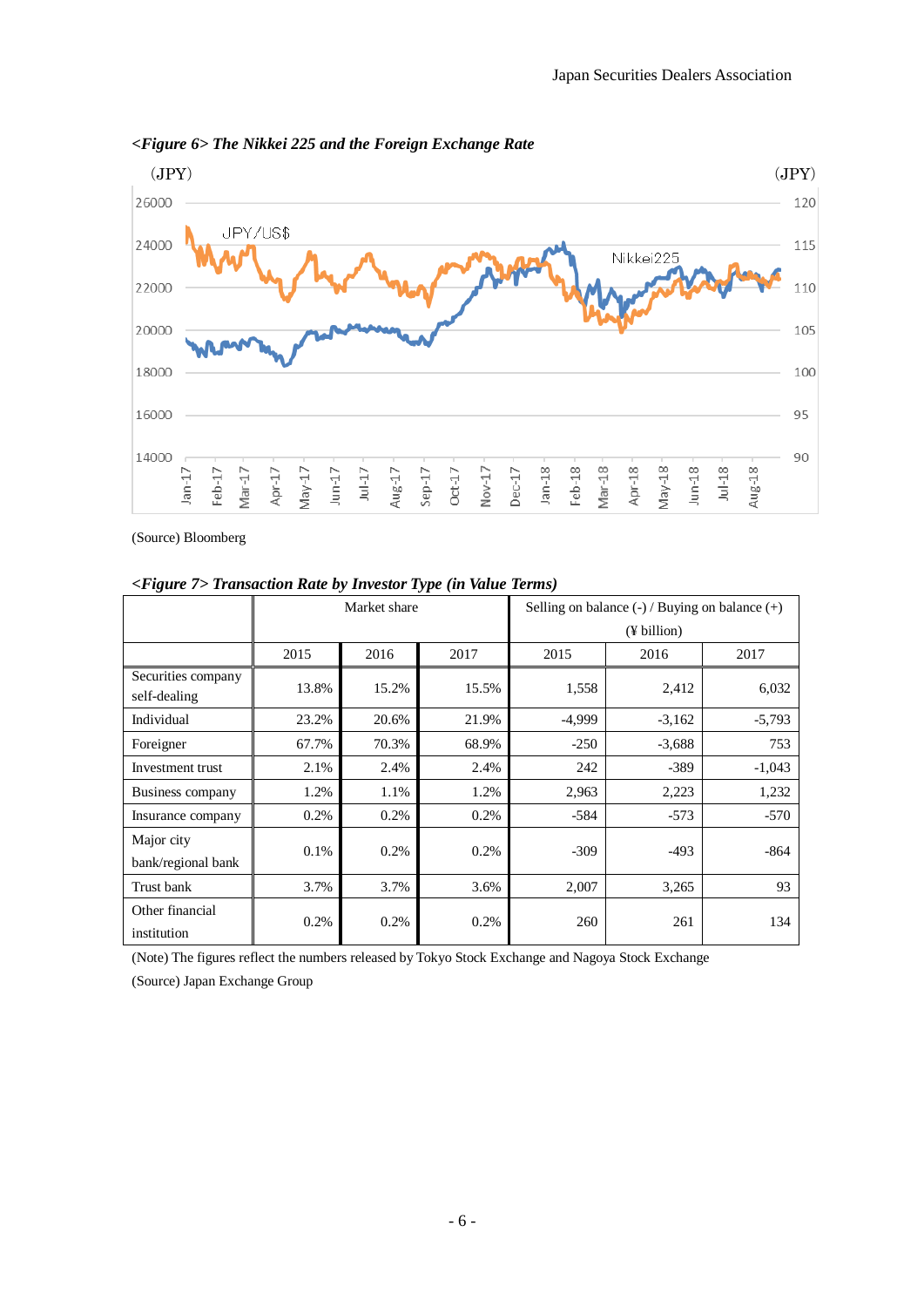# Ⅳ.**Bond Market**

#### (1) Primary Market

In 2017, public and corporate bond issuance in Japan declined ¥8.9 trillion (-4.6%) from the previous year to ¥188.2 trillion. The breakdown was ¥159.1 trillion in government bonds (down ¥9.6 trillion from the previous year), ¥11.3 trillion in straight corporate bonds (up ¥0.6 trillion), and ¥1.4 trillion in bonds issued by nonresidents (up ¥0.2 trillion).

With respect to government bonds, which make up the majority of the market, issuances saw a decline across bonds of all maturities (i.e. long, super-long, medium, and short-term bonds). Straight corporate bond issuances increased to remain above the ¥10 trillion level for two consecutive years, due to the continued negative interest-rate policy as well as the stabilization of interest rate levels. Much like that of the previous year, the corporate bond issue market was characterized by longer terms and increased hybrid bonds.

Domestic public and corporate bond issuance in the first seven months (January to July) of 2018 came to ¥88.3 trillion, falling short of the ¥95.3 trillion of the same period in the previous year. Both issuances of government bonds and straight corporate bonds declined from the same period in the previous year.

|                                    |                                | 2015     | 2016    | 2017    |
|------------------------------------|--------------------------------|----------|---------|---------|
|                                    | Government bonds               | 10,393.4 | 9,291.1 | 9,623.9 |
| Transaction volume<br>(face value) | Other                          | 142.8    | 82.0    | 92.7    |
|                                    | Total                          | 10,536.3 | 9,373.2 | 9,716.7 |
|                                    | Public bonds                   | 188.7    | 183.3   | 173.9   |
|                                    | (Government bonds)<br>(Note 1) | (174.5)  | (168.8) | (159.1) |
| Issuance volume                    | Straight bonds<br>(Note 2)     | 6.8      | 10.7    | 11.3    |
|                                    | Issuance by<br>nonresidents    | 1.8      | 1.1     | 1.4     |
|                                    | Total (Note 3)                 | 200.2    | 197.2   | 188.2   |

#### *<Figure 8> Public and Corporate Bonds*

(¥ trillion)

(Note 1) JGBs do not include bonds placed in the public sector or financing bills (including financial bills that are accounted for under treasury bills). Public bonds other than JGBs comprise municipal,

government-guaranteed and FILP agency bonds, etc. (including regional public corporation bonds).

(Note 2) Straight corporate bonds include asset-backed corporate bonds.

(Note 3) The total figures are not equal to the sum of individual categories because they include bank bonds, private placement corporate bonds and private placement government bonds.

(Source) Japan Securities Dealers Association

(2) Secondary Market

 The OTC transaction volume of public and corporate bonds in 2017 stood at ¥9,716 trillion (of which JGBs comprised ¥9,623 trillion).

 An overview of the long-term interest rate (simple interest yield on newly issued 10-year JGBs) from 2017 to the first half of 2018 reveals stable fluctuations within the very small range of 0% to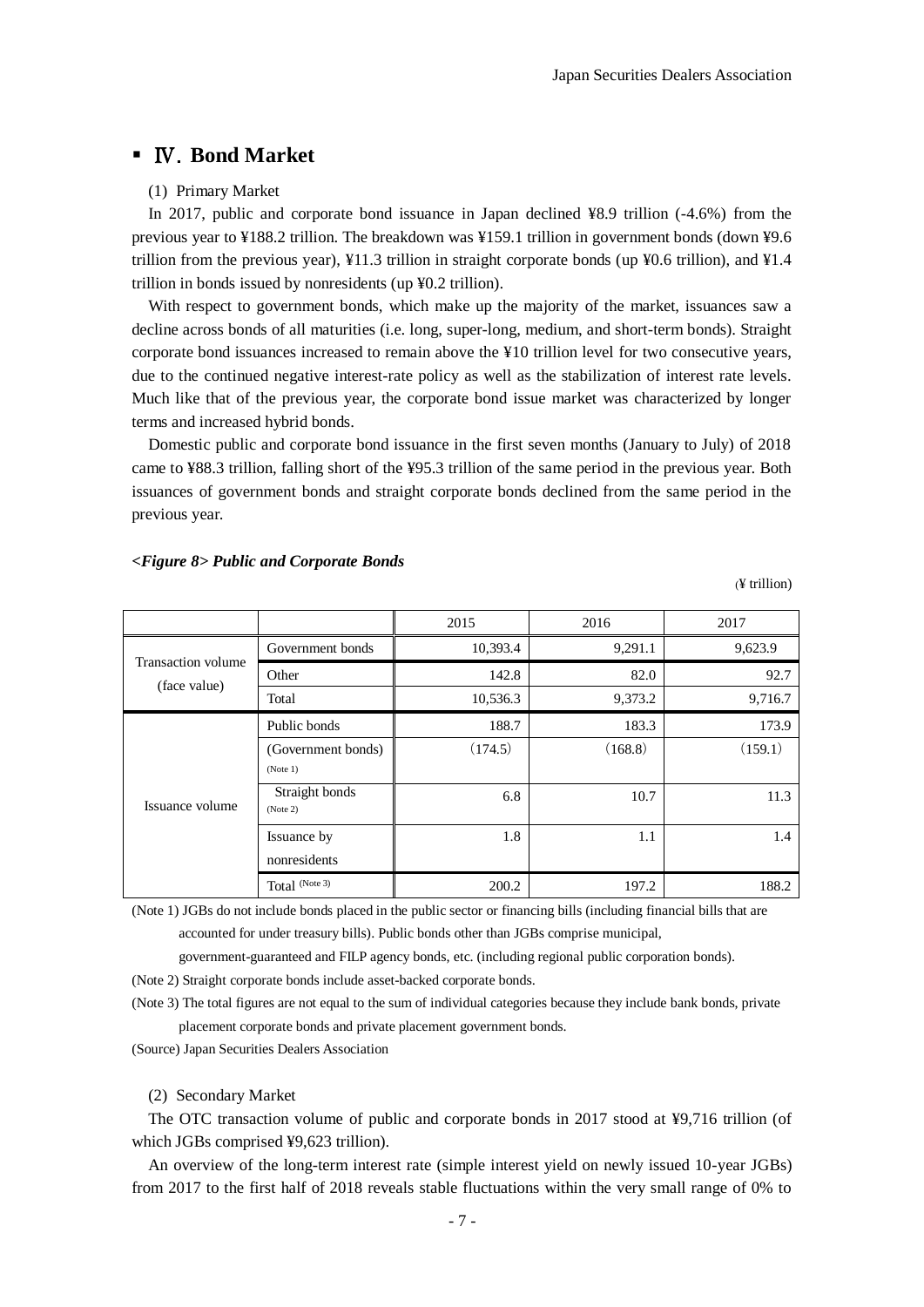0.1%.

 In 2017, the long-term interest rate started at 0.065% and fluctuated between 0.04% and 0.11%, but due to factors such as geopolitical risks surrounding Syria and North Korea, government bonds, considered to be safe assets from external factors, were widely bought and global interest rates declined, leading to a fall to 0.008% for the long-term interest rate in April. Later, as a result of the French presidential elections in May, interest rates began to rise, and inklings of monetary tightening led to an increase in the interest rates in Europe and the United States, so that by the first half of July interest rates had recovered temporarily to 0.1%. However, with the implementation of the limit price operation (no bidding) for the long-term zone on July 7, the interest rates again began to decline, and with the rise of geopolitical risk from North Korea, going into September the interest rates dropped to negative levels for the first time since November 2016, hitting -0.009% on September 4. While the interest rates recovered to positive levels after that, the increase was limited, with the highest at 0.7%, and 2017 trades closed at 0.048%. Going into 2018, long-term interest rates remained low and steady in the 0.03% to 0.1% range due to the BOJ's continuing yield curve control (YCC). In July 2018, with the anticipation that at its Monetary Policy Meeting at the end of the month, the BOJ allowed more flexibility and slight increases in the long-term interest rate previously sustained at 0%, JGBs were sold, such that by July 26, the interest rate rose to 0.1% for the first time in a year. In a statement released after the meeting, the BOJ announced that long-term interest rates "may fluctuate to some degree in response to changes in the economic and price environments," and a press conference by the Governor of the BOJ revealed an intention to allow interest rates to rise up to about 0.2%. By August 2, long-term interest rates increased to about 0.145%.



*<Figure 9> Long-Term Interest Rates*

(Source) Bloomberg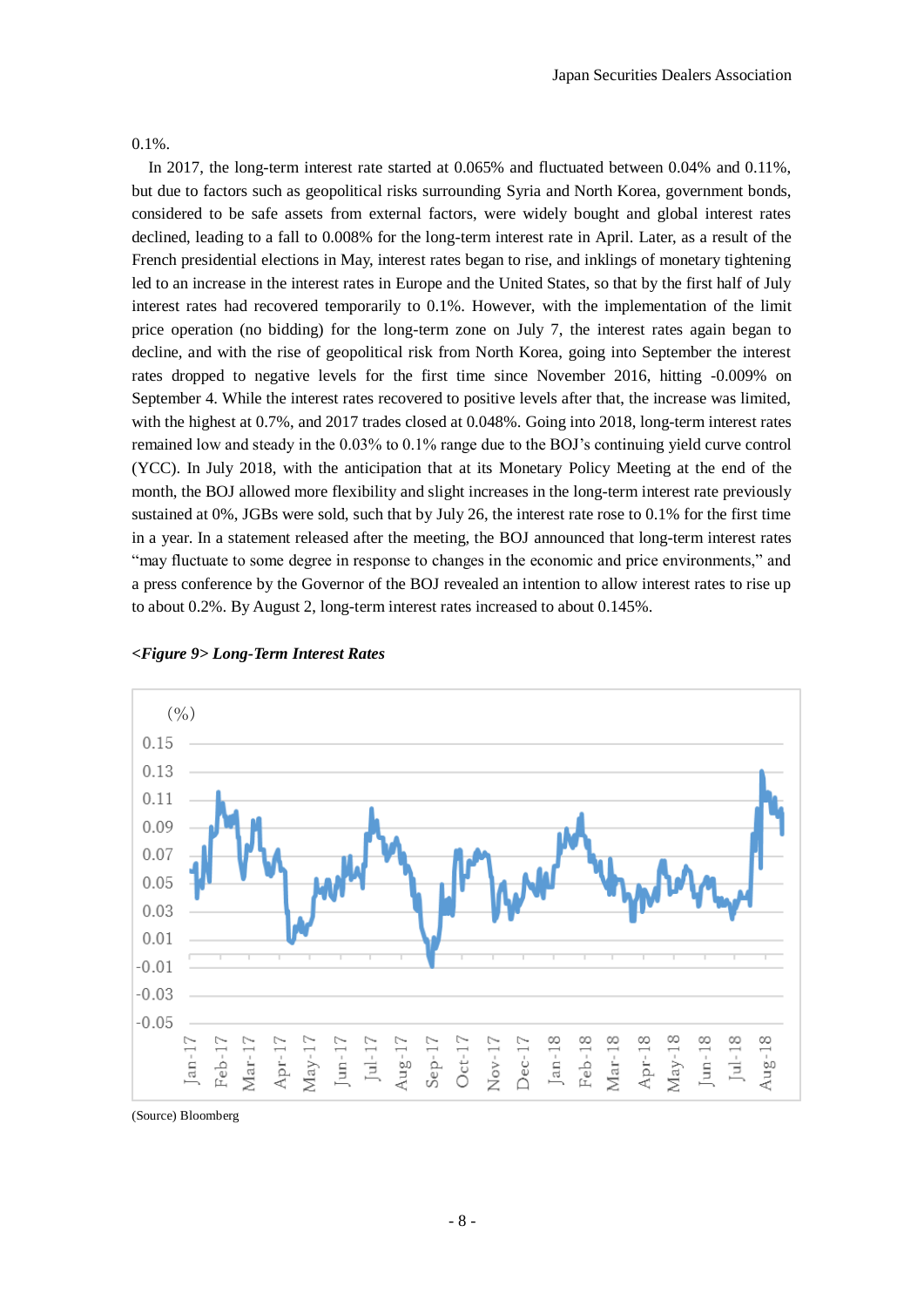# Ⅴ.**Investment Trust**

Net assets of publicly offered investment trusts in 2017, excluding April, saw the continuation of net inflows year-round, reaching ¥111.2 trillion at year-end, which represented an increase of ¥14.6 trillion from the previous year's ¥96.6 trillion and a record high.

Broken down by category, net assets of stock investment trusts saw consecutive capital inflows from January to September (excluding May). In October, when the Nikkei 225 Stock Average rose for 16 consecutive days, a historical record, and the Nikkei rose to ¥22,000, the highest level in 21 years since 1996, investment trusts saw net outflows due to widespread motive to secure profits. After November, net assets consistently saw capital inflows, and by year-end, there were some ¥97.4 trillion in net assets, up ¥14.4 trillion from the ¥83.2 trillion of the previous year, reaching their highest level ever. Meanwhile, the net assets of bond investment trusts increased ¥140.5 billion from the ¥13.6 trillion of the previous year to ¥13.8 trillion.

The number of publicly offered investment trust funds rose 92 in one year to 6,152. Most of these were stock investment trusts, which increased by 93 from that of the previous year to 6,032, while bond investment trusts decreased by one to 120.

Household holdings, which had reached ¥73.2 trillion in balance by the end of December 2016, increased ¥3.3 trillion to ¥76.4 trillion by the end of December 2017.

In terms of capital flow, Q1 (January to March) FY2017 saw outflows of ¥484.6 billion and Q2 (April to June) outflows of ¥559.5 billion; Q3 (July to September) witnessed outflows of ¥95 billion, but Q4 (October to December) witnessed inflows of ¥605.6 billion.

As of the end of July 2018, the net assets of publicly offered investment trusts stood at ¥113.9 trillion.

|                                          |              |       |       | (¥ trillion) |
|------------------------------------------|--------------|-------|-------|--------------|
|                                          | 2015         | 2016  | 2017  |              |
|                                          | 97.7         | 96.6  | 111.1 |              |
|                                          | Sales        | 44.1  | 31.7  | 41.6         |
| <b>Stock Investment</b><br><b>Trusts</b> | Repurchases  | 30.7  | 26.3  | 32.9         |
|                                          | Assets       | 81.7  | 83.0  | 97.4         |
|                                          | <b>Sales</b> | 9.7   | 0.7   | 0.04         |
| <b>Bond Investment</b><br>Trusts         | Repurchases  | 9.9   | 1.9   | 0.1          |
|                                          | Assets       | 3.1   | 0.8   | 0.7          |
|                                          | <b>Sales</b> | 0.5   | 0.06  | 0.003        |
| <b>MMFs</b>                              | Repurchases  | 0.8   | 0.9   | 0.06         |
|                                          | Assets       | 1.6   | 0.06  |              |
|                                          | Sales        | 49.4  | 36.6  | 46.1         |
| <b>MRFs</b>                              | Repurchases  | 49.3  | 35.1  | 45.8         |
|                                          | Assets       | 11.1  | 12.6  | 12.9         |
| Number of Funds                          | 5,843        | 6,060 | 6,152 |              |

#### *<Figure 10> Changes in Assets of Investment Trusts*

(Source) The Investment Trusts Association, Japan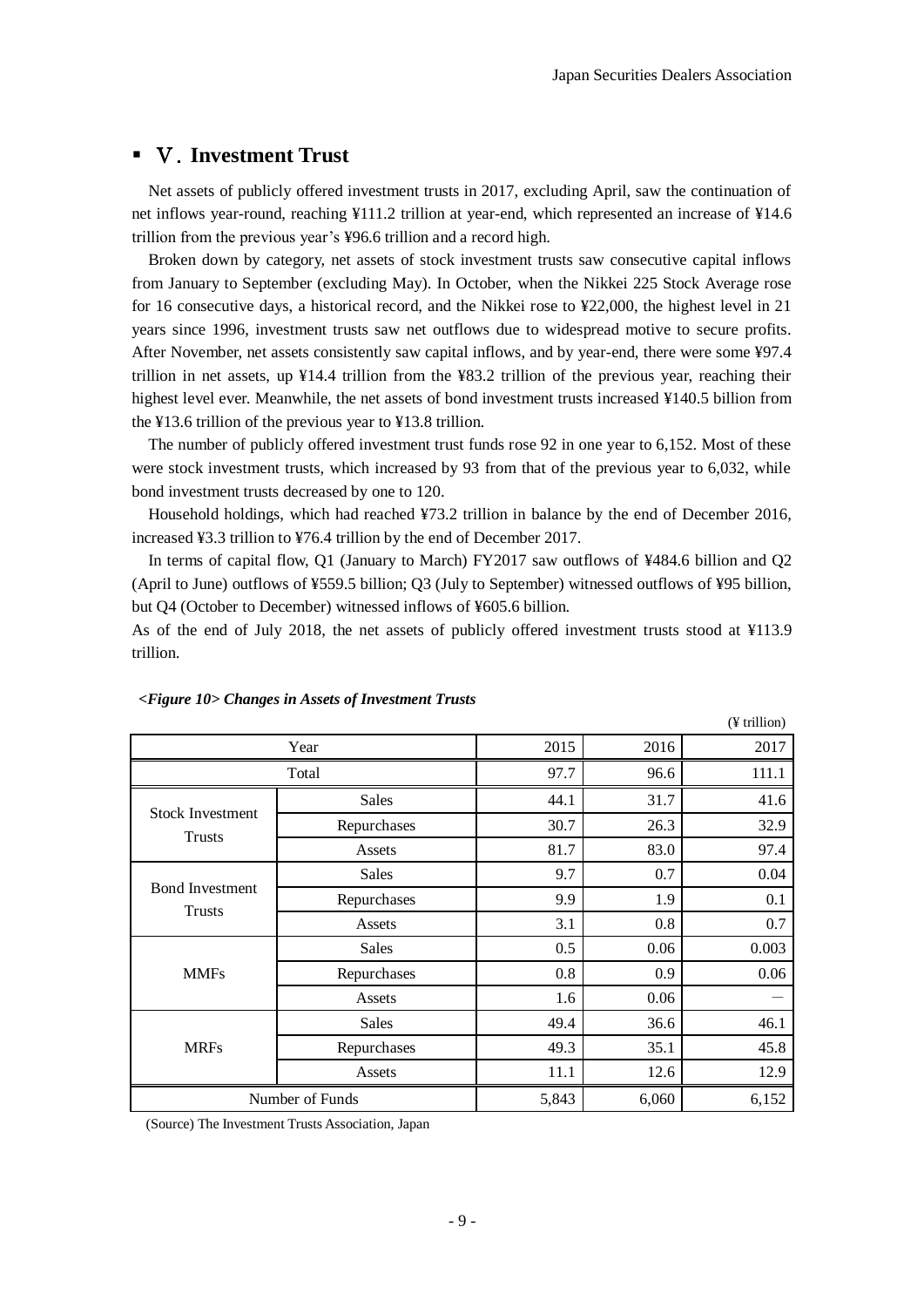# Ⅵ.**Performance Overview of Securities Companies**

 Annual performance by securities firms in Japan in the fiscal year ended March 31, 2018 were robust, and owing to a strong stock market, slightly surpassed the performance of the previous year. Of all the securities companies, the ratio of those in the black (companies that turned a profit in the fiscal year) increased from 68.2% in FY03/17 to 81.7%.

 Operating revenues rose 4.4% year on year (up ¥174 billion) to ¥4.13 trillion. A breakdown of revenues (Figure 11) is as follows: commissions rose 5.9% (up ¥126.6 billion) to ¥2.26 trillion; trading gains as a whole fell 9.7% year on year (down ¥108.3 billion), as the gains in the stock division of 18.4% (up ¥16.2 billion) could not offset the 27.4% fall in the bond division (down ¥247.5 billion).



#### *<Figure 11> Operating Revenues of Regular Members*

A breakdown of commissions (Figure 12) is as follows: brokerage commissions were up 15.5% (up 86.3 billion) year on year to ¥644.9 billion; underwriting commissions fell 16.8% (down ¥27.8 billion) year on year to ¥138.6 billion; and subscription and distribution commissions declined 11.2% (down ¥33.5 billion) year on year to ¥332.1 billion.

Net operating revenues, obtained by subtracting financial costs (discussed below) from operating revenues, increased 96.8 billion (+2.7%) year on year to ¥3.6 trillion.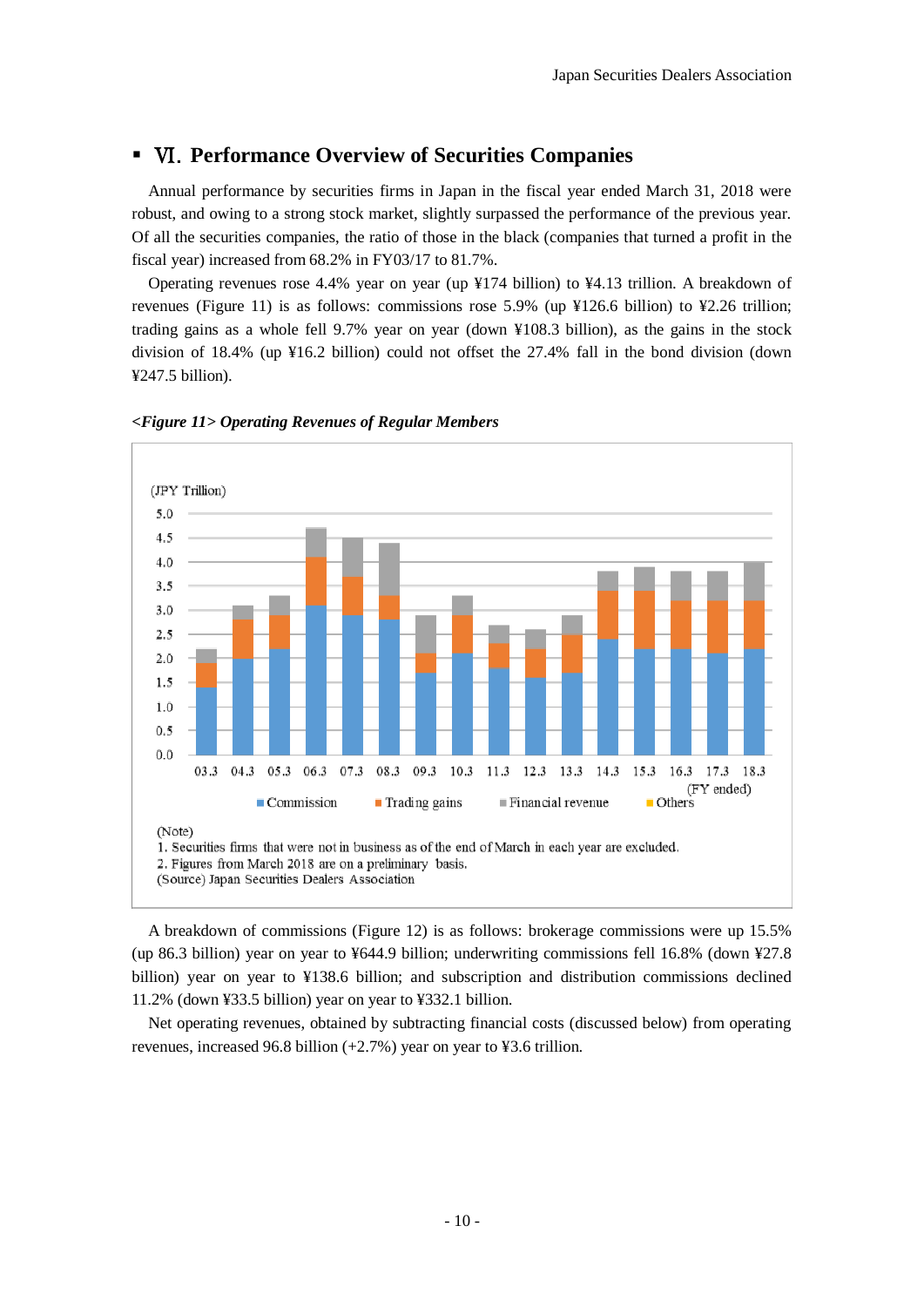

*<Figure 12> Commissions Received of Regular Members*

Operating costs in the fiscal year ended March 31, 2018 were up 4.9% (up ¥159.7 billion) year on year to ¥3.4 trillion (Figure 13).

The breakdown is as follows: SG&A costs were up 2.9% (up ¥83.2 billion) to ¥2.9 trillion, while financial costs went up 18.5% year on year (up ¥77.2 billion) to ¥493.8 billion.

Among SG&A costs, transaction-related costs rose 3.7% (up ¥27.3 billion) year on year to ¥757.3 billion; office costs increased 5.4% (up ¥25.3 billion) year on year to ¥497.8 billion; and real estate-related costs were down 2.0% (down ¥4.7 billion) year on year to ¥231.3 billion. Meanwhile, personnel costs rose 2.1% (up ¥22.5 billion) to ¥1.8 trillion.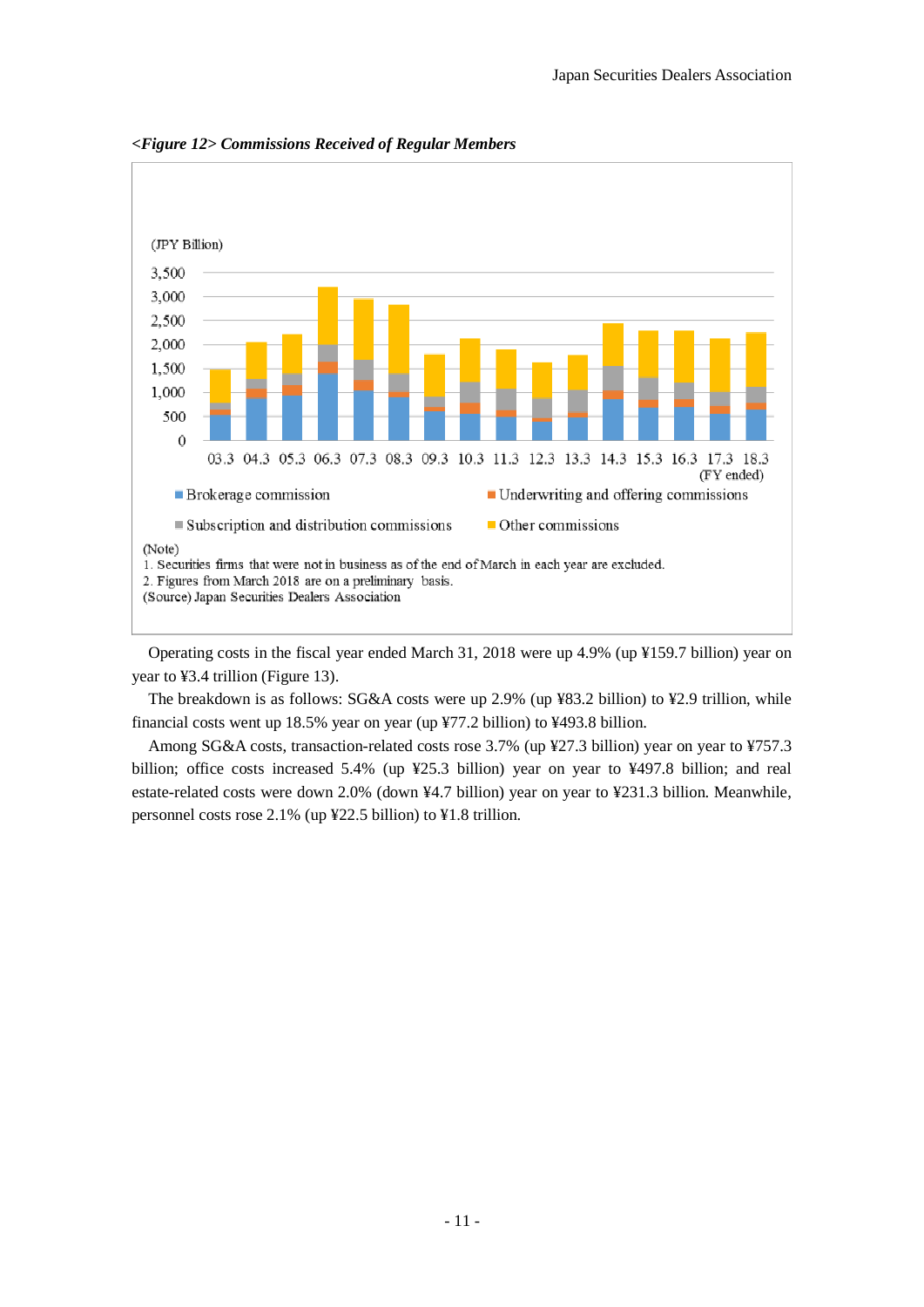

*<Figure 13> Operating Expenses of Regular Members*

As a result, net profit in the fiscal year ended March 31, 2018 fell 12.5% (down ¥77.6 billion) year on year to ¥544.9 billion. This figure was influenced by the fact that a specific Association Member posted a large amount of extraordinary profits in the previous year—when this data point is excluded, the net profit in the fiscal year surpasses that of the previous year.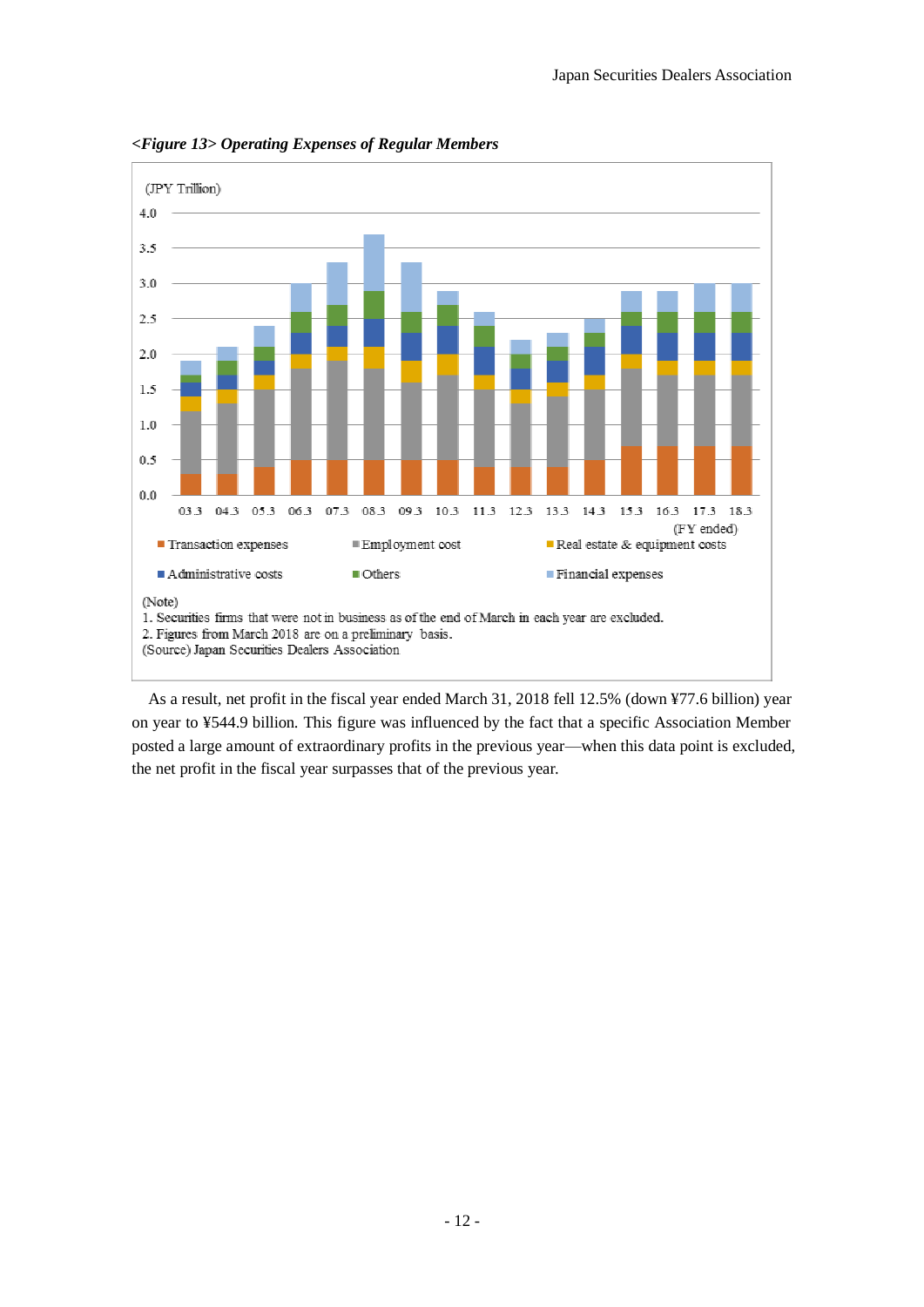

*<Figure 14> Ordinary Profits / Losses and Current Net Profits / Losses of Regular Members*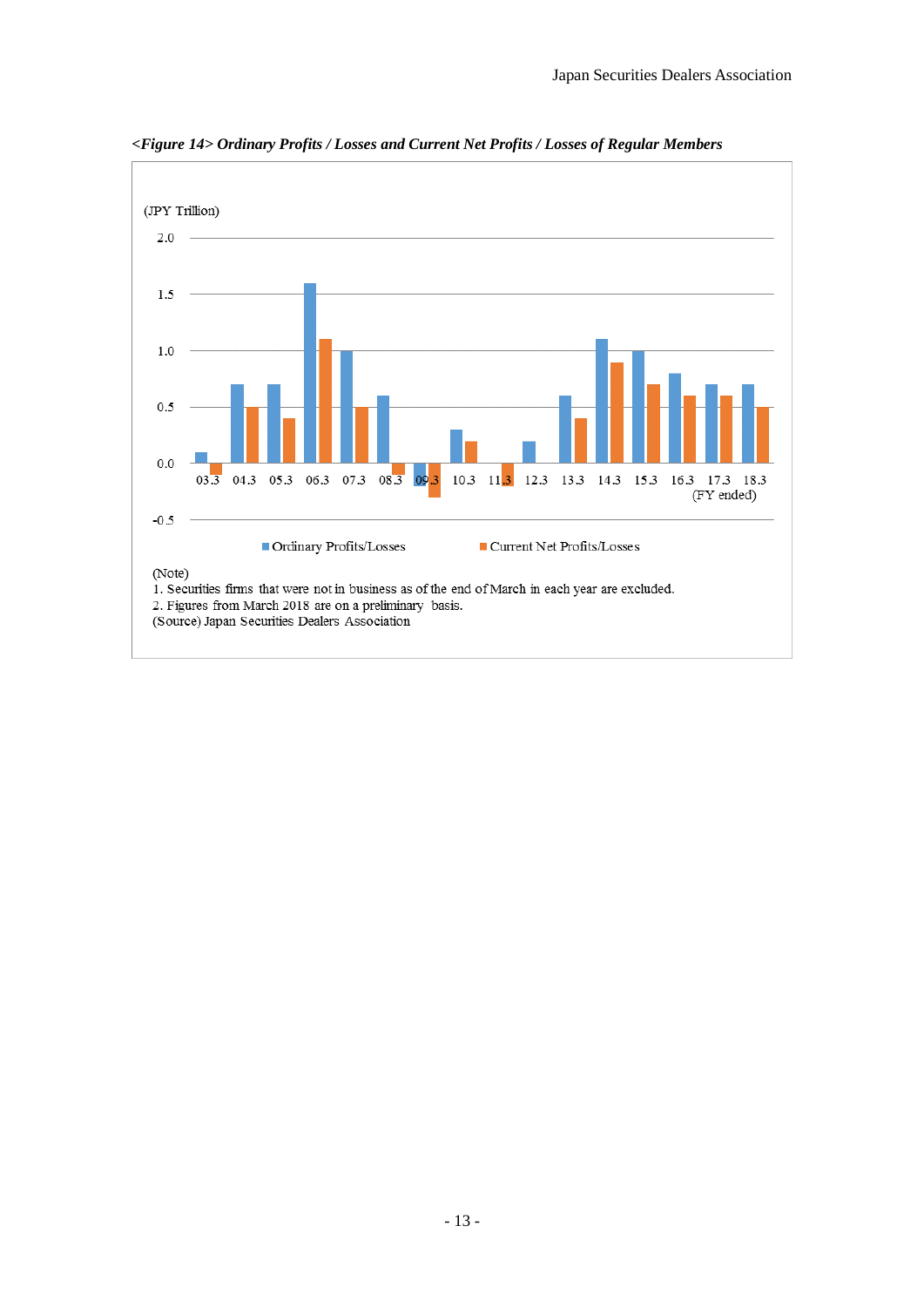# Ⅶ.**Regulatory and Legal Revisions, Industry Topics**

# 1. Revision of financial and securities tax system, etc.

 The NISA (Nippon Individual Savings Account) scheme was launched in January 2014. Under this program, residents of Japan at age 20 and above are exempted from taxation on dividends and capital gains from listed stocks, stock investment trusts, etc. with an annual upper limit of ¥1.2 million in investments for a maximum of five years. A Junior NISA scheme was also launched in April 2016 exclusively for minors age 19 and under, authorizing them to open a NISA account (with an annual investment limit of ¥800,000).

 Further, the Dollar-Cost Averaging NISA was launched in January 2018 to promote regular and diversified investments of a small sum of money (with an annual investment limit of ¥400,000; nontaxable for up to 20 years). Moreover, the upper limit of the rollover amount at the end of the nontaxable period was removed from NISA and Junior NISA so that the full amount may be rolled over to the following year's nontaxable investment limit.

 According to a survey by the FSA, the number of NISA accounts (general and the Dollar-Cost Averaging) at the end of March 2018 was 11.67 million (of which the Dollar-Cost Averaging NISA made up 500,000) with a total purchase amount of ¥13.9 trillion (¥11 billion for the Dollar-Cost Averaging NISA alone). Junior NISA had 260,000 accounts with the total purchase amount of ¥85.5 billion.

# 2. Revisions related to Corporate Governance

# *A. Revision of the Corporate Governance Code*

 Based on the proposal "Revision of the Corporate Governance Code and Establishment of Guidelines for Investor and Company Engagement" published by the Council of Experts Concerning the Follow-up of Japan's Stewardship Code and Japan's Corporate Governance Code, in June 2018, the Japan Financial Services Agency issued guidelines providing the agenda items for engagement on which institutional investors and companies are expected to focus, called the "Guidelines for Investor and Company Engagement".

 In addition, in accordance with the proposal, the Tokyo Stock Exchange revised the Corporate Governance Code. The main revisions are as follows.

- (1) Cross-Shareholdings, including:
	- a. Formulation and disclosure of policies regarding the reduction of cross-shareholdings, and
	- b. Annual assessment on whether or not to hold each individual cross-shareholding and disclosure of said assessment results.
- (2) Roles of Corporate Pension Funds as Asset Owners, including:
	- a. Disclosure of methods to improve human resources and operational practices, such as the recruitment or assignment of qualified persons, in order to increase the investment expertise of corporate pension funds (including stewardship activities).
- (3) Appointment of CEO and Succession Plans, including:
	- a. Establishment and implementation of a succession plan for the CEO and other top executives, and
	- b. Disclosure of the procedures and policies of appointment and dismissal of top management level executives.
- (4) Effective Use of Independent Directors, including:
	- a. Appointment of a sufficient number of independent directors, and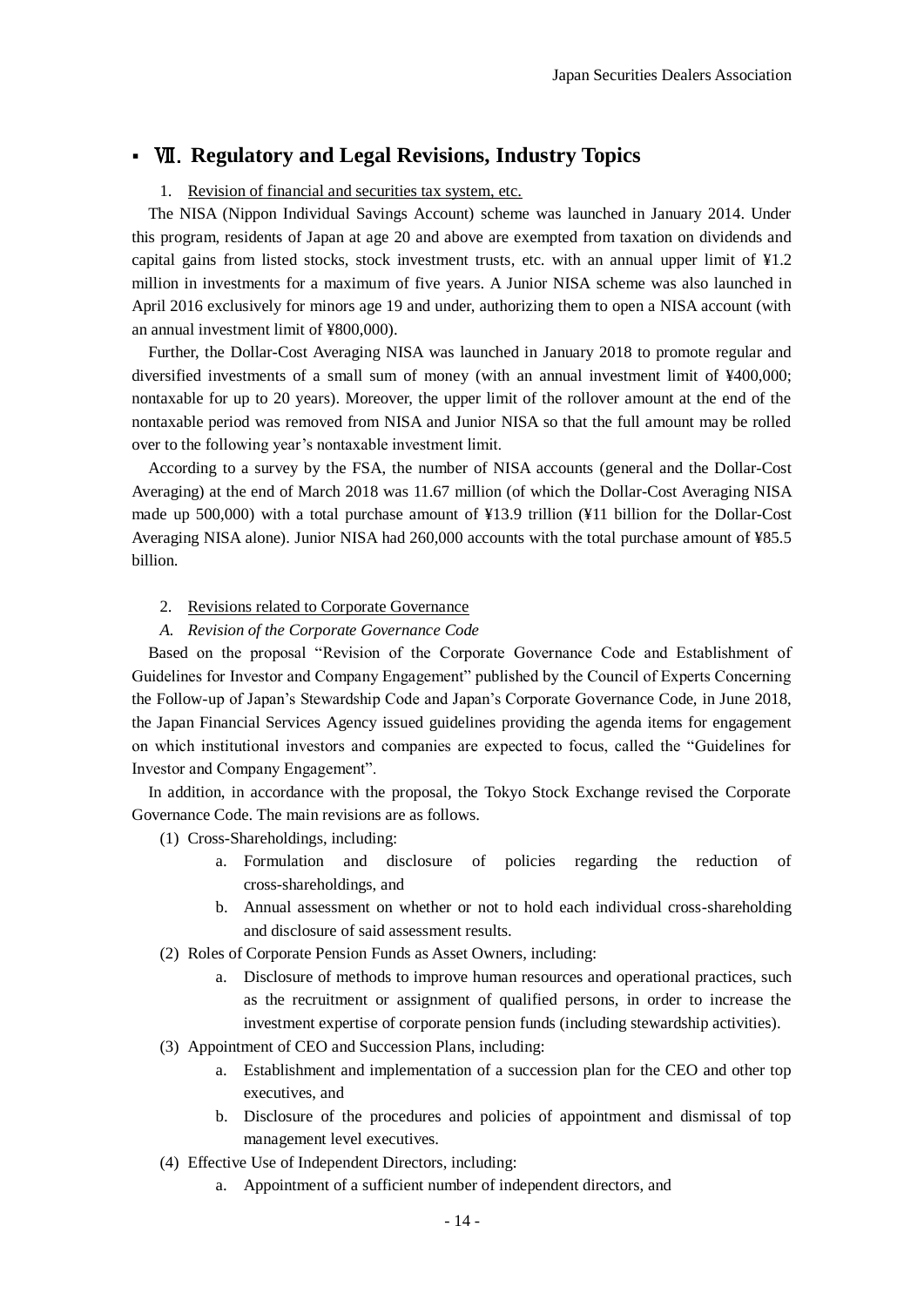b. Appointment of *kansayaku* of diversity (including gender and international experience) and with necessary knowledge on finance, accounting, and the law.

## B. *Review of the Companies Act (related to Corporate Governance, etc.)*

 In February 2018, the Legislative Council Companies Act (related to Corporate Governance, etc.) Sub-Committee of the Ministry of Justice published its *Interim Proposal for the Companies Act Revision\**.

In February 2017, the Minister of Justice consulted with the Legislative Council at the  $178<sup>th</sup>$ meeting of the Legislative Council to consider the necessity of the revision of rules concerning corporate governance, etc., as outlined below.

- (1) Review of rules concerning shareholders meetings
	- a. Electronic provision of shareholders meeting documents
	- b. Limitations on shareholders' right to propose
- (2) Review of rules concerning directors
	- a. Establishment of rules to provide proper incentive to directors
	- b. Imposition of obligation to appoint an outside director
- (3) Other
	- a. Review of rules concerning administration of bonds
	- b. Review of rules concerning share delivery

\*The tentative English translation of said proposal is available on JPX's website: <https://www.jpx.co.jp/english/news/1020/b5b4pj0000021rk5-att/b5b4pj0000021rn2.pdf>

## 3. Shortening of the settlement cycle

 From May 1, 2018 (trade date basis), the settlement cycle of JGBs was shortened to T+1 from T+2. Further, the JSDA, Tokyo Stock Exchange, and Japan Securities Clearing Corporation announced the target implementation date for the shortened  $T+2$  stock settlement cycle to be July 16, 2019 (trade date basis).

## 4. Self-regulation

 The Japan Securities Dealers Association revised part of the self-regulatory rules, etc. A summary of the main revisions is as follows:

 In April 2018, in response to the report *Regulatory Reporting and Public Transparency in the Secondary Corporate Bond Markets* published by the International Organization of Securities Commissions (IOSCO) and from the viewpoint of increasing the convenience for investors, the JSDA partially revised the "Detailed Rules Relating to the Rules Concerning the Publication of Over-the-Counter Trading Reference Prices, etc. and Trading Prices of Bonds" (enforced October 1, 2018, applicable to trades contracted thereafter), in order to include "type of trade" under the items to be published or reported regarding transactions of corporate bonds.

 Also in April 2018, based on the report published by the Working Group on Financial Markets under the Financial System Council, *Initiatives toward Stable Asset Building and the Development of Institutional Systems related to Markets and Exchanges*, with a view to securing the appropriateness of measures suspending trading by Authorized Members, as well as to clarify the appropriate maintenance of systems related to measures suspending trading by Association Members, the JSDA revised the "Rules Concerning Sale and Purchase, Etc. of the Listed Share Certificates, Etc. Conducted Outside of a Financial Instruments Exchange Market" (enforced July 1, 2018).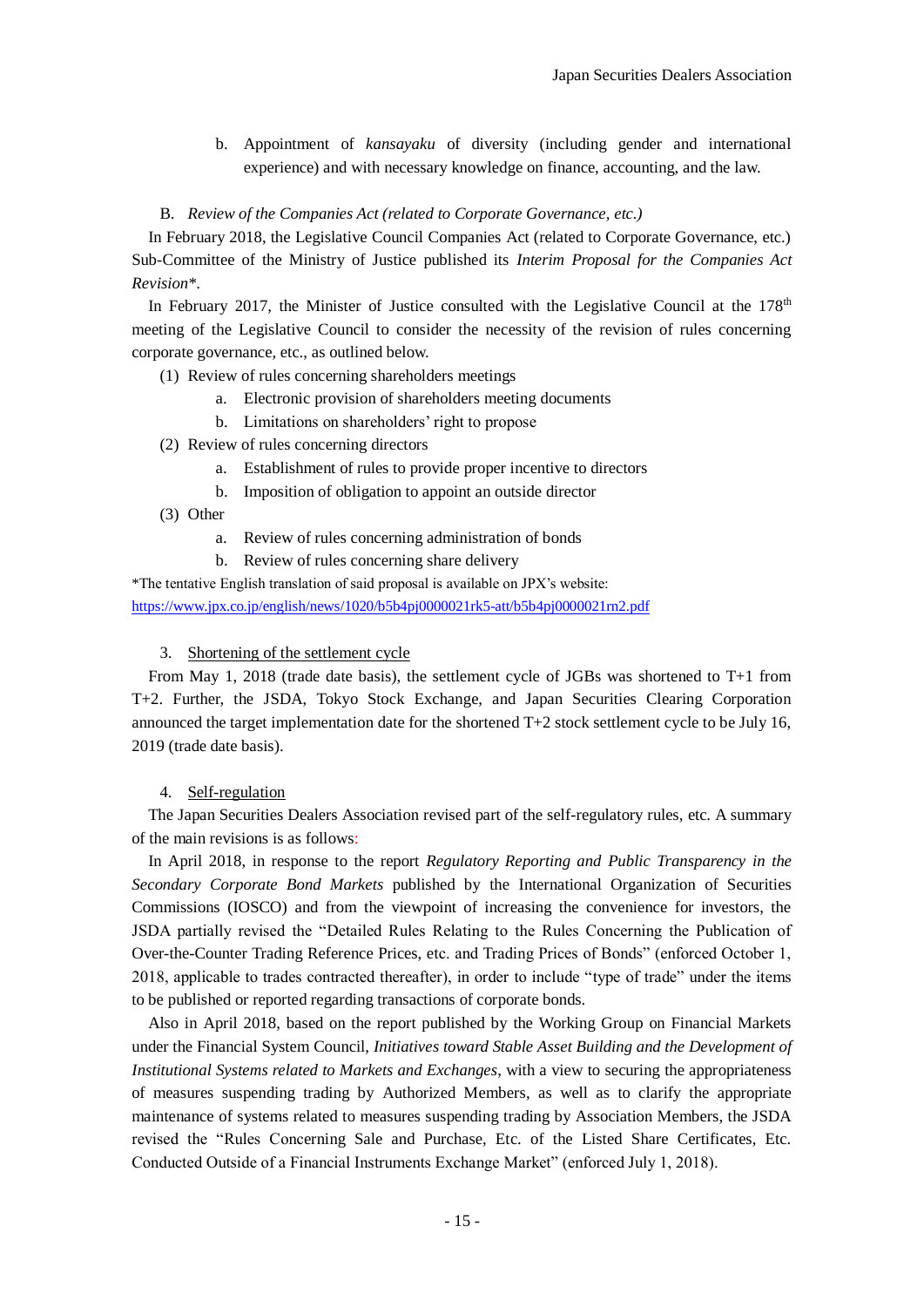### 5. Promoting the SDGs

#### *A. Government initiatives*

 In response to the increased salience of the UN SDGs across the globe, the Japanese government announced the creation of the Sustainable Development Goals (SDGs) Promotion Headquarters on May 20, 2016.

 In its second meeting on December 22, 2016, the SDGs Promotion Headquarters approved the guidelines for Japan's implementation of the SDGs, and Japan's progress in meeting these guidelines was reported to the UN in July 2017. The third meeting, held on June 9, 2017, led to the creation of the "Japan SDGs Award", which recognizes the pioneering initiatives implemented by companies and organizations of the private sector to encourage SDG-related activities.

 Most recently, the Ministry of the Environment (MoE) began undertaking initiatives directly related to the SDGs, briefly listed below.

- 1. Formulating the Japanese Green Bond Guidelines (2017), which underline practical requirements in line with the ICMA's Green Bond Principles
- 2. Launching Green Bond Issuance Model Creation Projects, which outline case examples of green bond issuance
- 3. Administering subsidies for green bond issuance of up to 50 million yen per issuance for external review and consultation
- 4. Setting up the Committee on ESG Finance (name tentative) in January 2018, a group that has held six discussion sessions and in July 27, 2018, released a draft proposal on the potential role of funds (deposits and pension assets) in connecting the resolution of economic, social and environmental challenges to new growth.

 On top of this, the Japan Financial Services Agency (JFSA) also released the Japanese versions of the Stewardship Code and Corporate Governance Code, which encouraged listed companies and institutional investors to seek sustainable corporate growth and increased corporate value over the mid- to long-term.

### *B. Industry initiatives*

 In September 2017, as part of a securities industry-wide effort to proactively contribute to tackling the social issues raised by the SDGs, the JSDA organized the Council for Promoting the SDGs in the Securities Industry. Under the Council, it also established three subcommittees, namely "subcommittee on ending poverty/starvation and protecting the global environment", "subcommittee on promoting decent working conditions and women's participation in society", and "subcommittee on supporting education for the socially vulnerable". Some of the specific initiatives undertaken by the aforementioned subcommittees are as follows:

- (1) Measures related to impact/ESG investments (e.g. originating and distributing vaccine bonds, water bonds, and green bonds)
- (2) Initiatives to increase productivity, promote decent working conditions, and support women in the workforce
- (3) Education support including donation funds and the provision of voluntary work for motherless/fatherless families and orphans

 In March 2018, the JSDA publicized its Declaration in Support of SDGs, vowing its clear commitment toward the promotion of the SDGs.

 The JSDA, in collaboration with the International Capital Market Association, also co-hosted the Green Bond Seminar on November 2, 2017 in Tokyo. The event attracted 400 participants from not only Japan but also the whole of Asia, and active discussions were conducted among bond issuers,